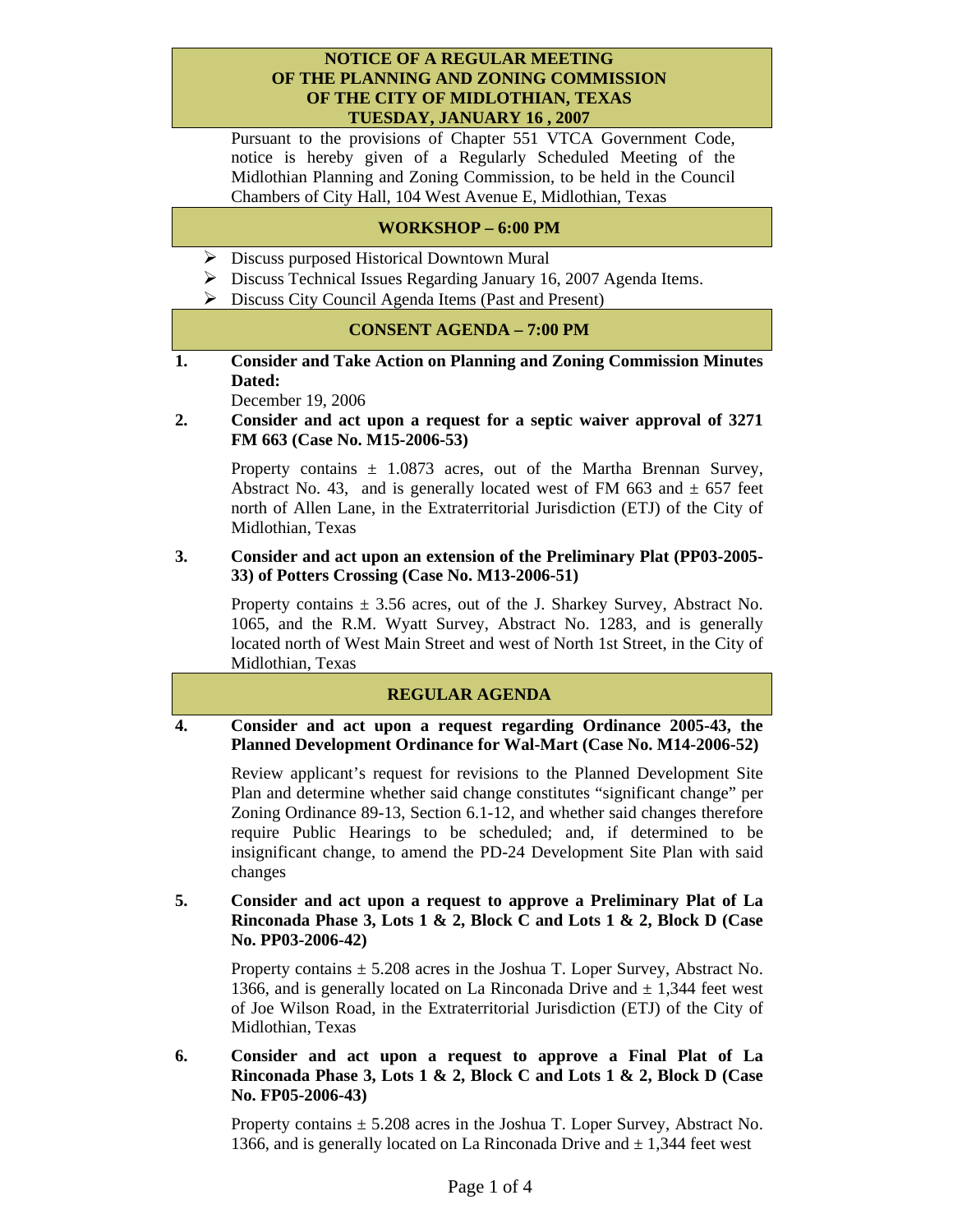## **REGULAR AGENDA CONTINUED**

of Joe Wilson Road, in the Extraterritorial Jurisdiction (ETJ) of the City of Midlothian, Texas

### **7 Consider and act upon a request for a septic waiver approval of La Rinconada Phase 3 (Case No. M08-2006-26)**

Property contains  $\pm$  5.208 acres in the Joshua T. Loper Survey, Abstract No. 1366, and is generally located on La Rinconada Drive and  $\pm$  1,344 feet west of Joe Wilson Road, in the Extraterritorial Jurisdiction (ETJ) of the City of Midlothian, Texas

# **PUBLIC HEARING AGENDA**

### **8. Conduct a Public Hearing and act upon a replat of Skyline Acres Lots 9, 10, 12R and 15R, Block 24 (Case No. RP04-2006-40)**

A request for approval of a replat of Skyline Acres Block 24, Lots 9, 10, 12R, 14, and 15R into Skyline Acre Block 24, Lot 9R. Property contains  $\pm$ 2.090 acres and is generally located south of Tayman Road and west of Old Hwy. 67, in the City of Midlothian, Texas

# **9. Conduct a Public Hearing and act upon a request to approve a rezoning request of Skyline Acres, Lot 9R, Block 24 (Case No. Z04-2006-41)**

To consider a request to rezone  $\pm$  2.090 acres currently zoned Residential Three (R3) and Light Industrial (LI) Districts to a Planned Development (PD) District (light industrial uses). Property is generally located south of Tayman Road and west of Old Hwy. 67, in the City of Midlothian, Texas

## **10. Conduct a Public Hearing and act upon a replat of Old Farm House Estates Lot 18, Block 2 into Old Farm House Estates Lots 18R, Block 2 (Case No. RP05-2006-44)**

A request for approval of a replat of Old Farmhouse Estates, Section Two, Block 2, Lot 18 into Old Farmhouse Estates, Section Two, Block 2, Lot 18R. Property contains  $\pm$  2.560 acres and is generally located north of Wisteria Trail, in the City of Midlothian, Texas

## **11. Conduct a Public Hearing and act upon a replat of Park Place, Phase 2, Lots 1 & 2, Block 7 (Case No. RP06-2006-45)**

A request for approval of a replat of Park Place, Phase 2, Block 7 Lots 1 and 2 into Park Place, Phase 2, Block 7 Lot 1R. Property contains  $\pm$  7.896 acres and is generally located south of Mockingbird Lane and east of Park Place, in the City of Midlothian, Texas

#### **12. Conduct a Public Hearing and act upon a replat of Creekbend Plaza, Lot 2, Block 1 (Case No. RP07-2006-46)**

A request for approval of a replat of Creekbend Plaza Block 1, Lot 2 into Creekbend Plaza Block 1, Lots 2R-A, 2R-B and 2R-C. Property contains  $\pm$ 6.2488 acres and is generally located south of George Hopper and 1,212 feet east of Silken Crossing, in the City of Midlothian, Texas

**13. Continue a public hearing and act upon a request to approve a rezoning request of the Baldwin/Wilkin Tract, currently zoned Temporary Agriculture (A) District to a proposed Planned Development (PD) District (single-family residential uses with minimum lot size of 9,400 SF and maximum lot size of 27,185 SF) (Case No. Z19-2005-155)**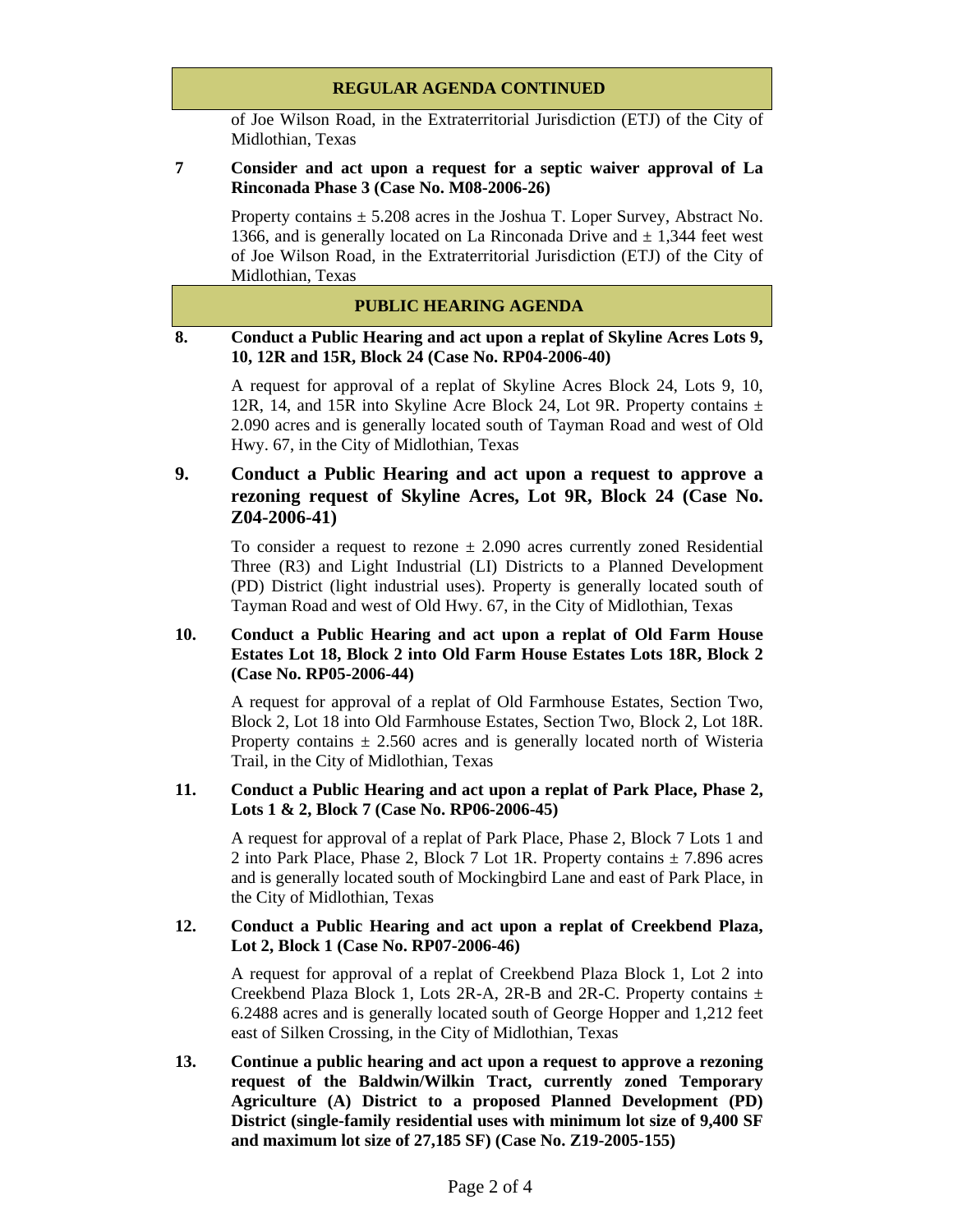## **PUBLIC HEARING AGENDA CONTINUED:**

Property is out of the J. Coldiron Survey, Abstract No. 224, the J.T. Power Survey, Abstract No. 877, and the E.C. Newton Survey, Abstract No. 791, and is generally located east of Mockingbird Lane and approximately 1,280 feet south of West Highland Road, in the City of Midlothian, Texas

## **14. Conduct a public hearing and act upon a request to approve a rezoning request of MidTowne, currently zoned Single Family Three (SF-3) and Single Family Four (SF-4) Districts to a proposed Planned Development (PD) District (Case No. Z03-2006-36)**

Property contains  $\pm$  131.42 acres, in the W. Hawkins Survey, Abstract No. 465 and the B.F. Hawkins Survey, Abstract No. 464, and is generally located east of FM 663 and west of South 14th Street and  $\pm$  1,831 feet south of Cemetary Road, in the City of Midlothian, Texas

# **15. Continue a public hearing and act upon a request to approve a Specific Use Permit (SUP) for Ashgrove #7H Gas Well (Case No. SUP15-2005- 143)**

An application from the Harding Company to allow a gas well drilling site on property currently zoned Light Industrial (LI) and Heavy Industrial (HI) Districts. Property contains  $\pm 2.00$  acres, out of the A. Milne Survey, Abstract No. 1225, the site is situated on Ash Grove Cement Plant property, and is generally located south of Ellis Road and  $\pm$  700 feet west of Tayman Drive, in the City of Midlothian, Texas

## **16. Continue a public hearing and act upon a request to approve a Specific Use Permit (SUP) for Ashgrove #8H-Gas Well (Case No. SUP09-2005- 129)**

An application from the Harding Company to allow a gas well drilling site on property currently zoned Heavy Industrial (HI) District. Property contains  $\pm$ 2.00 acres, in the Henry K. Hendricks Survey, Abstract No. 485 and is generally located west of U.S. Hwy. 67 and south of Gifco Road, in the City of Midlothian, Texas

## **17. Continue a public hearing and act upon a request to approve a Specific Use Permit (SUP) for Ashgrove #9H-Gas Well (Case No. SUP10-2005- 130)**

An application from the Harding Company to allow a gas well drilling site on property currently zoned Light Industrial (LI) District, property contains  $\pm$ 2.00 acres, in the George T. Holman Survey, Abstract No. 460, and is generally located west of U.S. Highway 67 and 958 feet south of Dove Lane, in the City of Midlothian, Texas

#### **18. Continue a public hearing and act upon a rezoning of North Texas Cement Company (Case No. Z16-2005-135)**

Requesting approval to rezone  $\pm$  77.41 acres currently zoned Single Family Four (SF-4) District to the proposed Agricultural (A) District. Property is out of the H. F. Hinkley Survey, Abstract No. 459 and the G. T. Holman Survey, Abstract No. 460, and is generally located west of the southbound U.S. Highway 67 frontage road and  $\pm$  387 feet north of Church Street, in the City of Midlothian, Texas

**19. Continue a public hearing and act upon a request to approve a Specific Use Permit (SUP) for Ashgrove #10H-Gas Well (Case No. SUP11-2005- 131)**